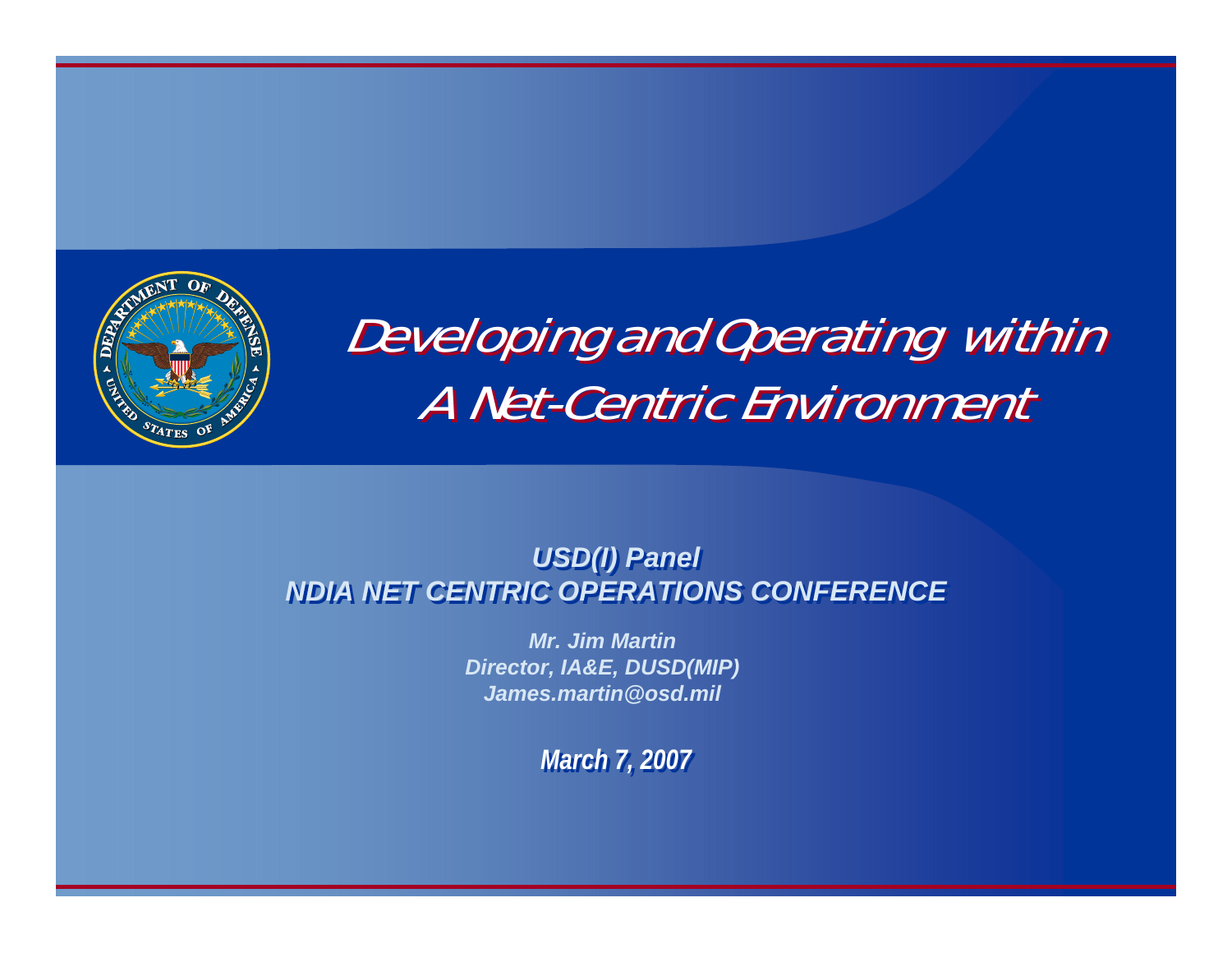

- **Address the challenges of developing systems and operating within a Net Centric environment.**
- **Examines the challenges of the information producers and users who work in a net-centric environment.**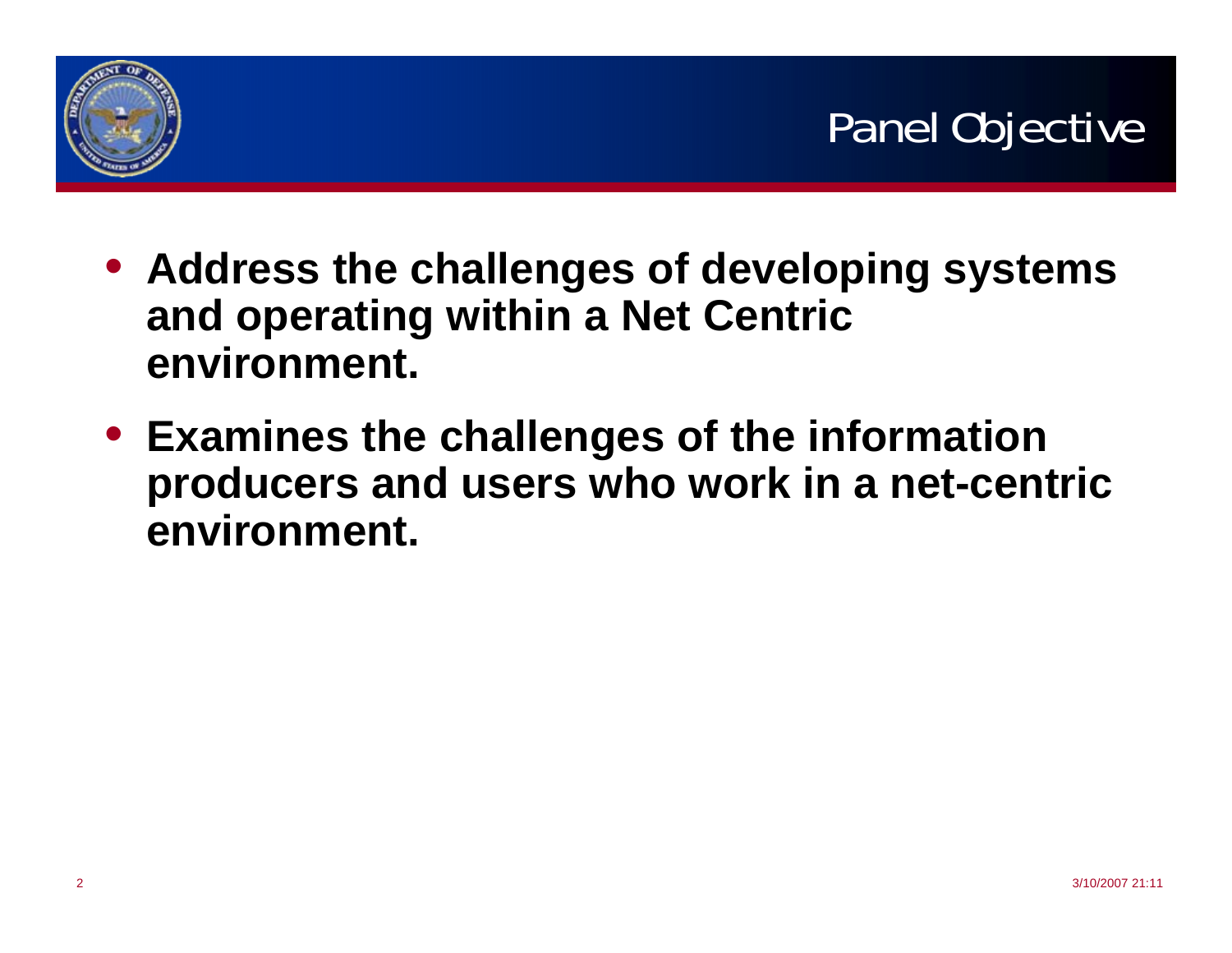

• **Jim Martin, Director, Implementation, Assessment & Execution (IA&E) DUSD(MIP)**

– Panel Moderator

- **COL Rob Montgomery, Deputy Director, IA&E**
	- –OSD Perspective: DCGS Governance/Coordination
- **Vince Snyder, BEA Corporation**
	- –Managing a Multi-Service Approach to Net-Centricity

### • **CAPT "Rock" Madsen, Deputy PM DCGS-Navy**

- – USN C4I Migration to a Service Oriented Architecture and Common Computing Environment
- **Jeff Malapit, System of Systems Analytics, Inc.**
	- –DCGS-Army: Challenges with Multiple SOA Approaches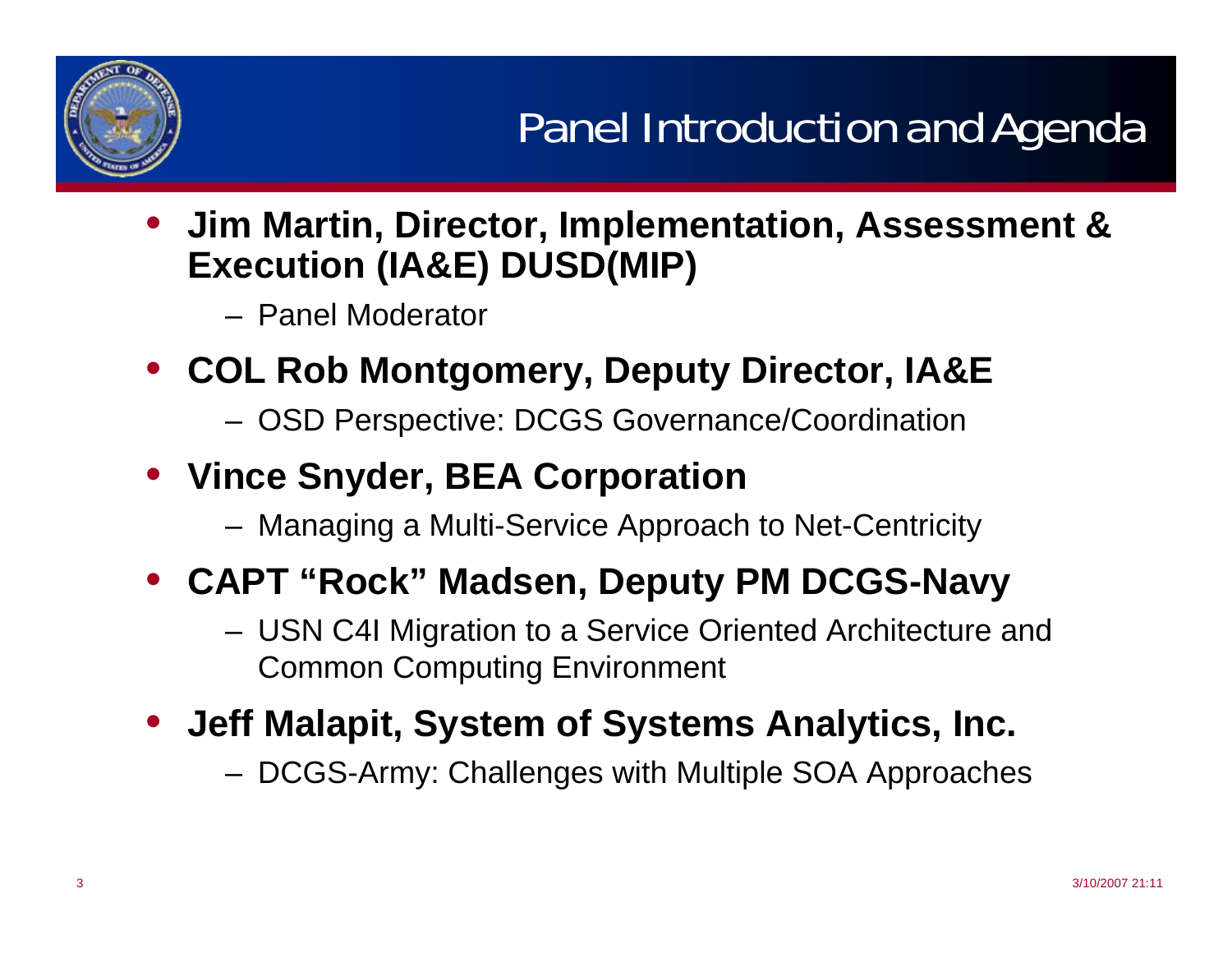### Distributed Common Ground/Surface Systems Distributed Common Ground/Surface Systems (DCGS) (DCGS)

*COL Robert Montgomery Deputy Director, IA&E, DUSD(MIP) Robert.montgomery@osd.mil*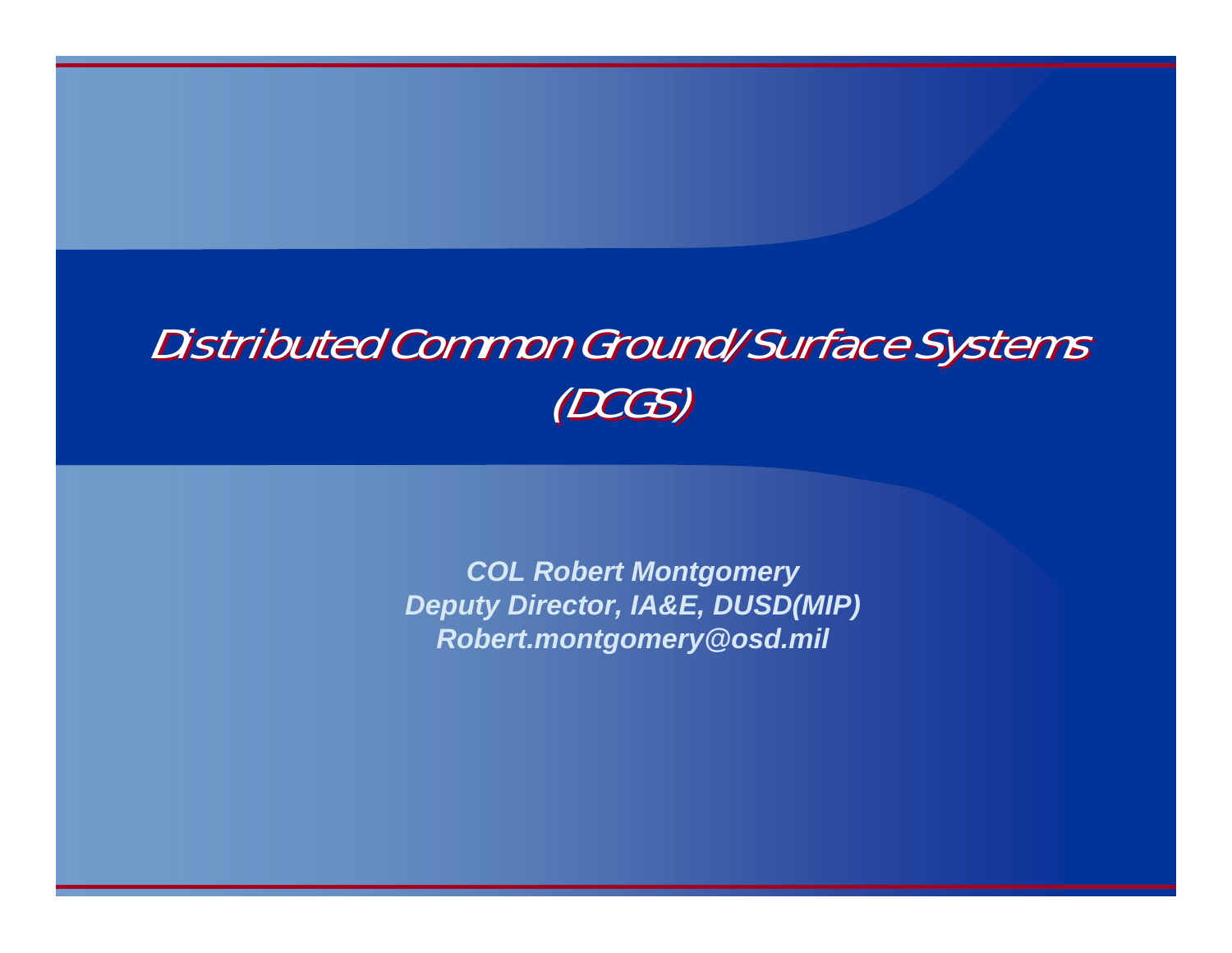

### Distributed Common Ground/Surface System (DCGS)

#### **DCGS is…**

- **An ISR System that processes and exploits US and selected coalition sensor data**
- •**Optimized for JTF and below**
- • **Operational today supporting GWOT/OIF/OEF**
- • **Posts consumable Intelligence within the ISR Enterprise**
- **Evolving to a net-centric capability**



#### **"DCGS is …"DCGS is …the Processing and Exploitation the Processing and Exploitation Component of the ISR Enterprise" Component of the ISR Enterprise"**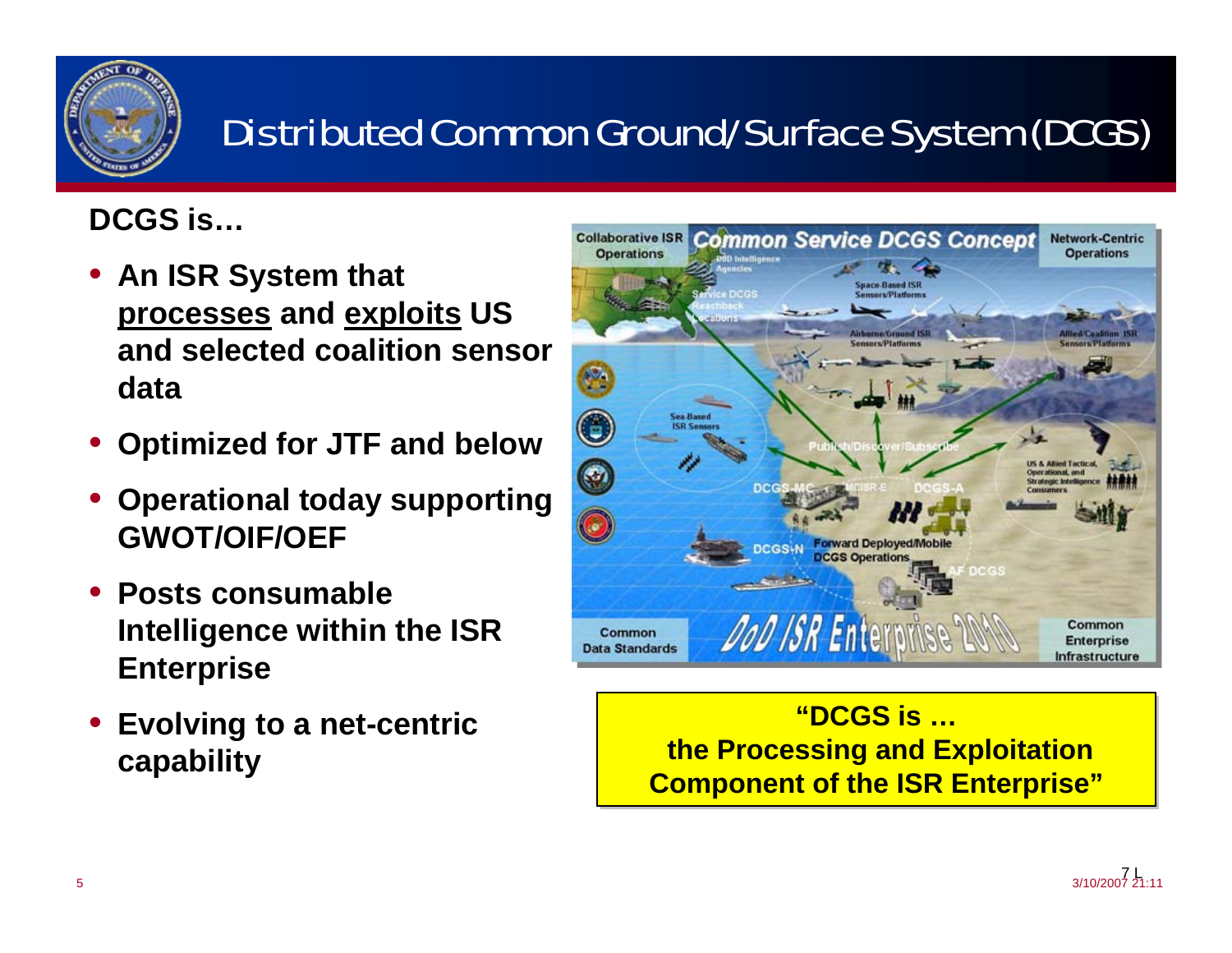

# Transforming DCGS to Net-Centricity

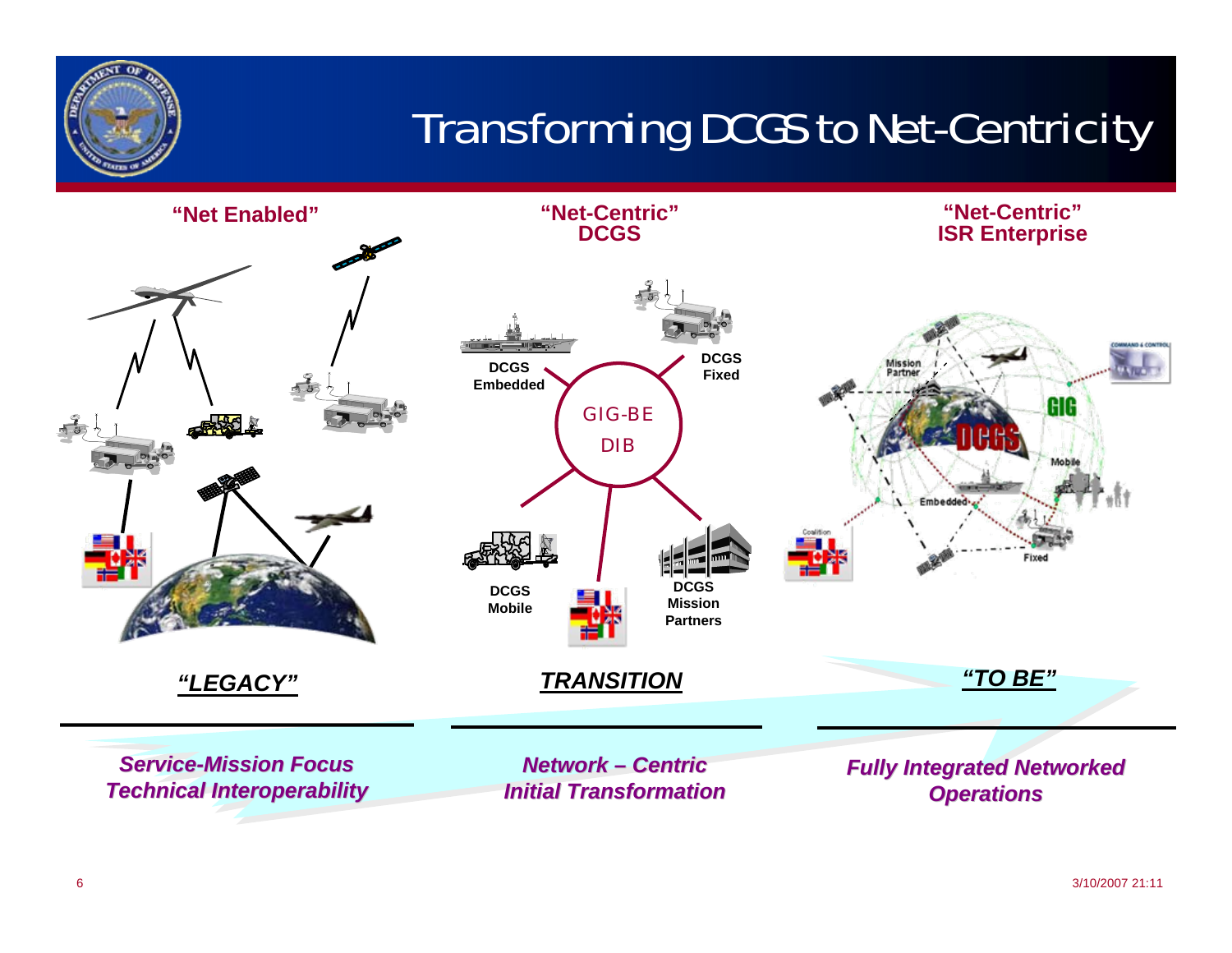

# Key Guiding Documents for DCGS Development

#### **Mission Area Initial Capabilities Document [6 Jan 03]**

• **Directed a "program to migrate to a multi-intelligence (multi-INT), common, interoperable, open systems ground systems architecture by the end of the program period."**

#### **DCGS Acquisition Decision Memorandum [24 Oct 03]**

- **Directed Services to incorporate the DCGS Integration Backbone (DIB) standards**
- **Requested USD(I) lead an effort to develop a more robust governance process**

#### **JROCM 117-04 [9 Jul 04]**

- **Directed Service DCGS programs to incorporate the Air Force DCGS Block 10.2 DIB and the DIB architecture**
- **Directed all future Service DCGS related capabilities documents will include this requirement**

#### **DODD 8320.2 - Data Sharing in a Net-Centric DoD [2 Dec 04]**

- • **Directs the use of resources to implement data sharing among information capabilities, services, processes, and personnel interconnected within the Global Information Grid (GIG)**
- **Establishes DoD policy to make data visible, accessible, and understandable to any potential user**

#### **CJCSI 3340.02 - Horizontal Integration of Warfighter Intel [23 Dec 05]**

• **Implements DoD policy that directs the COCOMs and the Services to provide the CSAs and Service Intelligence Centers with broad access to collected theater intelligence data along with the authority to store and distribute data which would otherwise be inaccessible, undiscoverable, and/or discarded.**

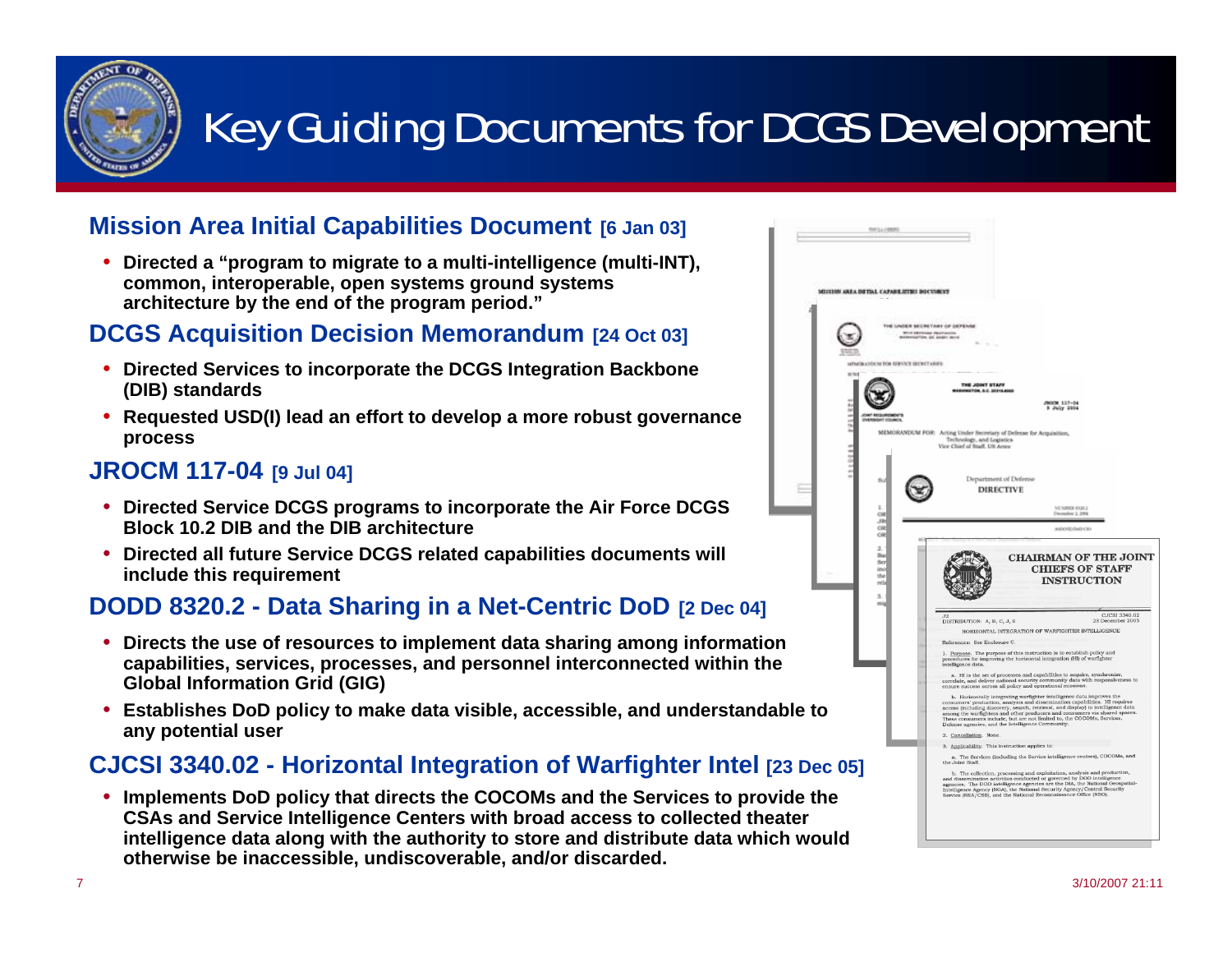### DCGS Governance - Today



- $\bullet$ **Provide direction and guidance to realize DCGS objectives.**
- •**Ensure alignment of Service DCGS effort with Defense Agency activities**
- • **Address policy issues and resolves standards, formats, or technical conflicts.**
- **Coordinates implementation for multi-Service execution strategies for the DCGS Integrated Backbone (DIB).**
- •**Ensure that the DIB meets the needs of all U.S. military Services**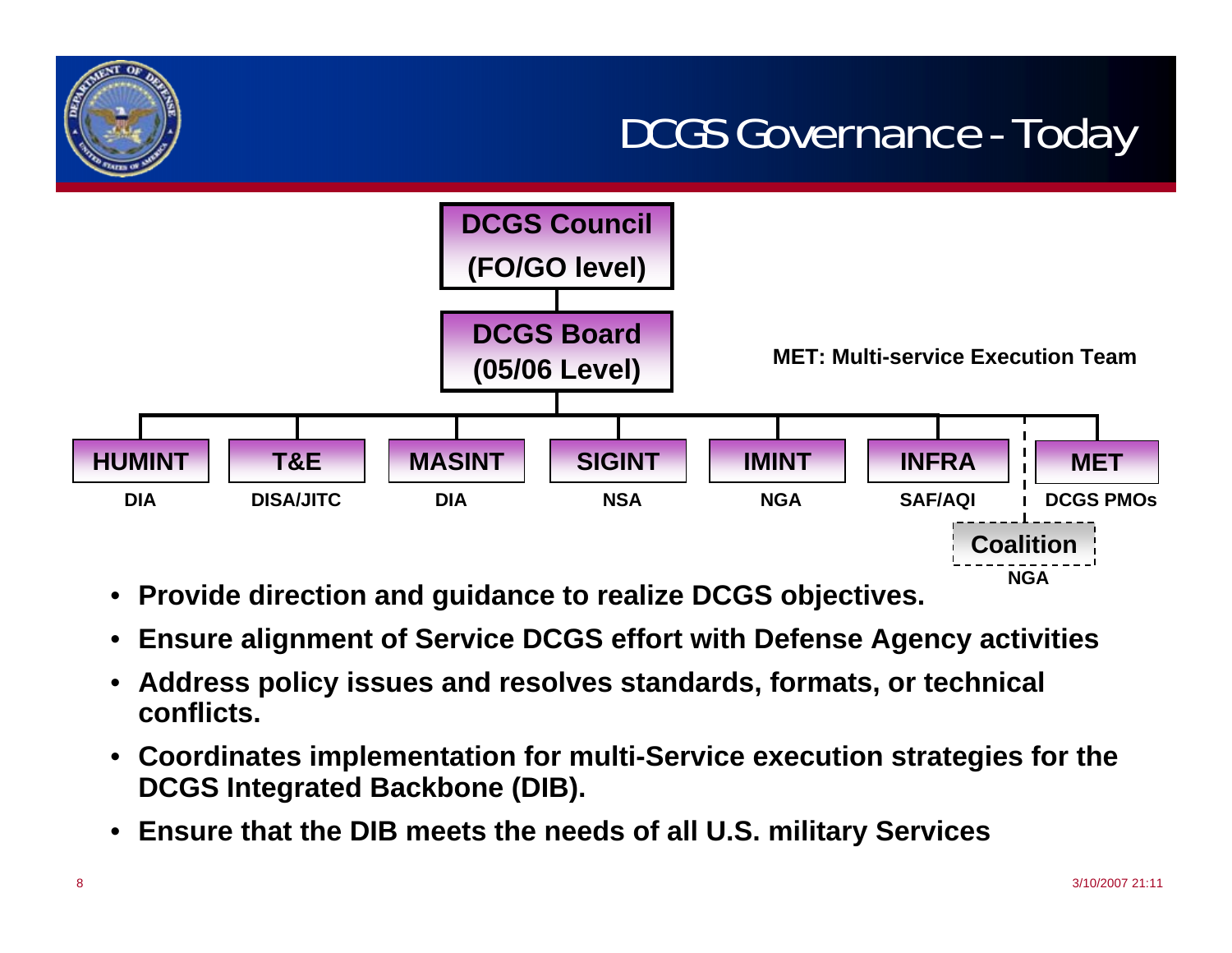

# Transforming DCGS to Net-Centricity



#### **QDR / PDM Enhancements Focused on "Attacking the Seams" QDR / PDM Enhancements Focused on "Attacking the Seams"**

- •**Strengthening DCGS DIB Management**
- •**Establishing an Environment for DCGS/DIB Development & Interoperability Testing**
- •**Harmonizing DCGS Metadata with the CSAs**
- •**Developing/Implementing Common CES**
- •**Developing Joint ISR/DCGS Concept of Operations**
- •**Supporting/Demonstrating Coalition Interoperability Initiatives**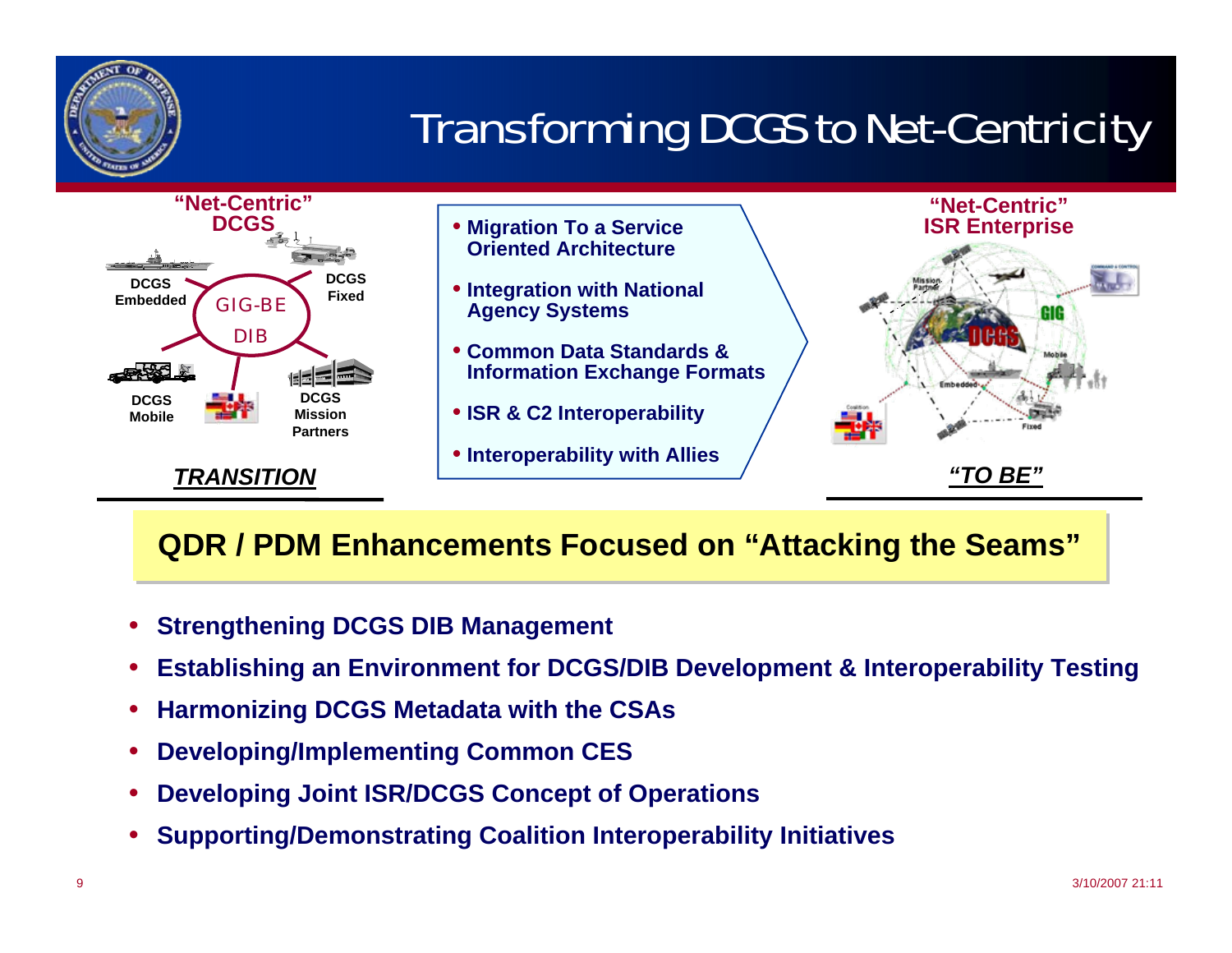### DCGS Integration Backbone (DIB)



**DIB: A common set of enterprise services and standards that serves as the foundation for the interoperability of the four Services' DCGS programs**



**DIB is a Key Enabler for DCGS Family of Systems Interoperability**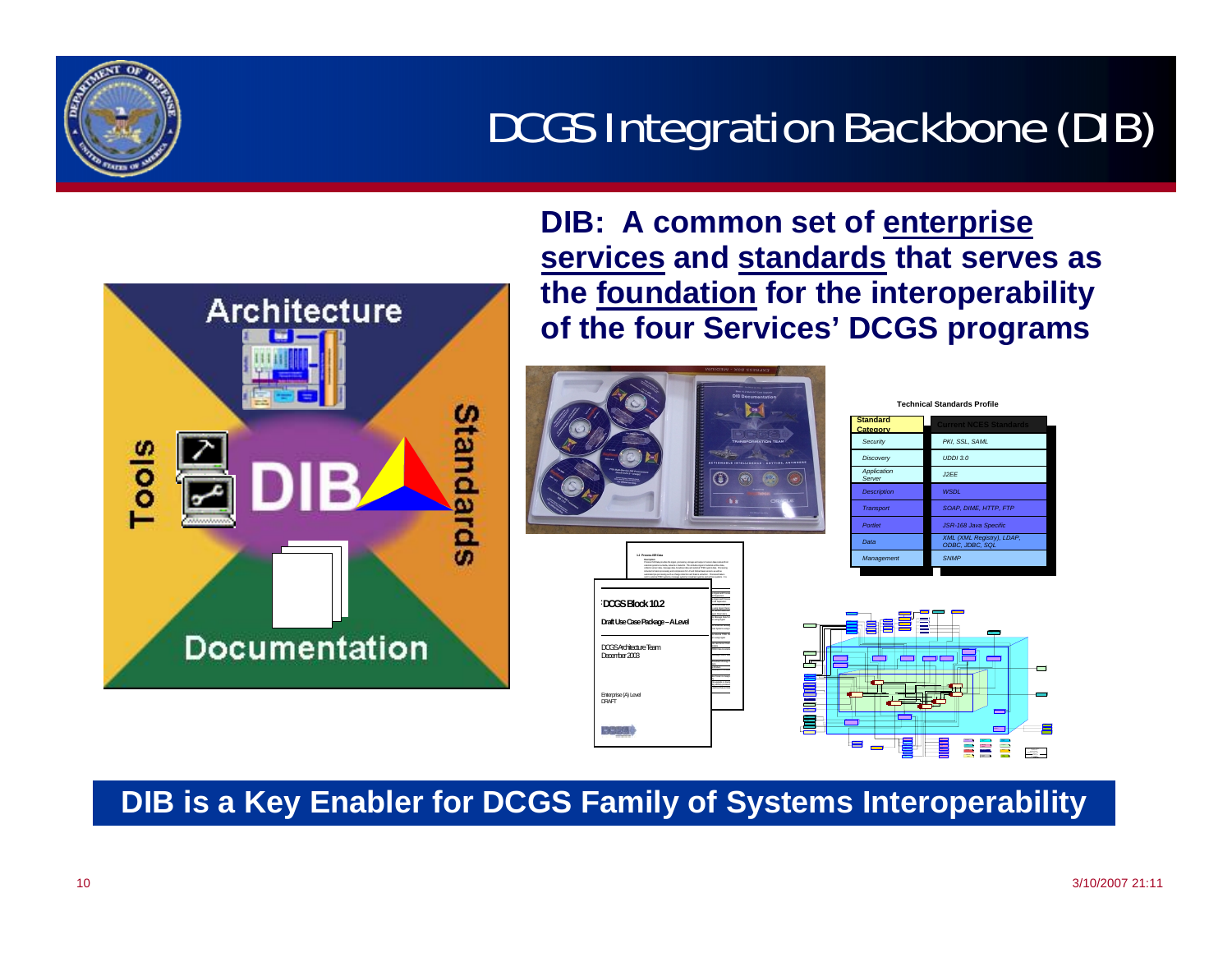

## Need for DCGS Integration Backbone (DIB) Lead Component

- **Provide single DoD POC for DIB**
- • **Decouple DIB development from AF-DCGS POR**
	- П Dedicated Staff (DIB Management Office – DMO)
- **Lead efforts to ensure DIB remains relevant in meeting multi-Service DCGS requirements**
- **Develop and maintain a roadmap for the DIB transition from product to standards-based**
- **Manage Configuration of the DIB**
- **Harmonize/Coordinate DIB Migration with**
	- П **NCES**
	- П Combat Support Agencies / IC
	- П DoDIIS
	- П JIOC
	- П **All Service Needs**

#### **The MET provides the environment for Multi-Service collaboration for The MET provides the environment for Multi-Service collaboration for the development & integration of the DIB the development & integration of the DIB**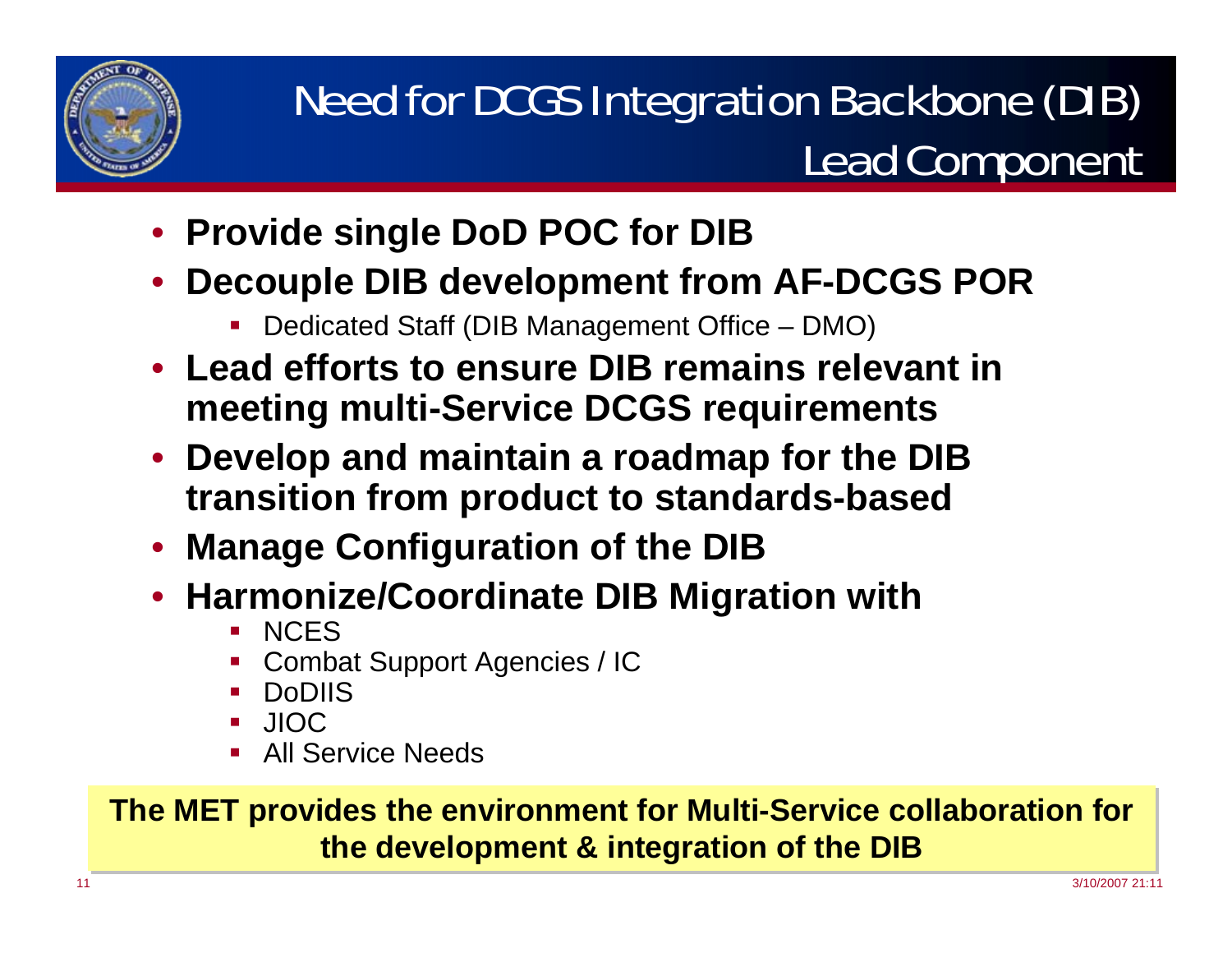### DIB Governance Structure*Relationship of DIB LC - MET - DMO*

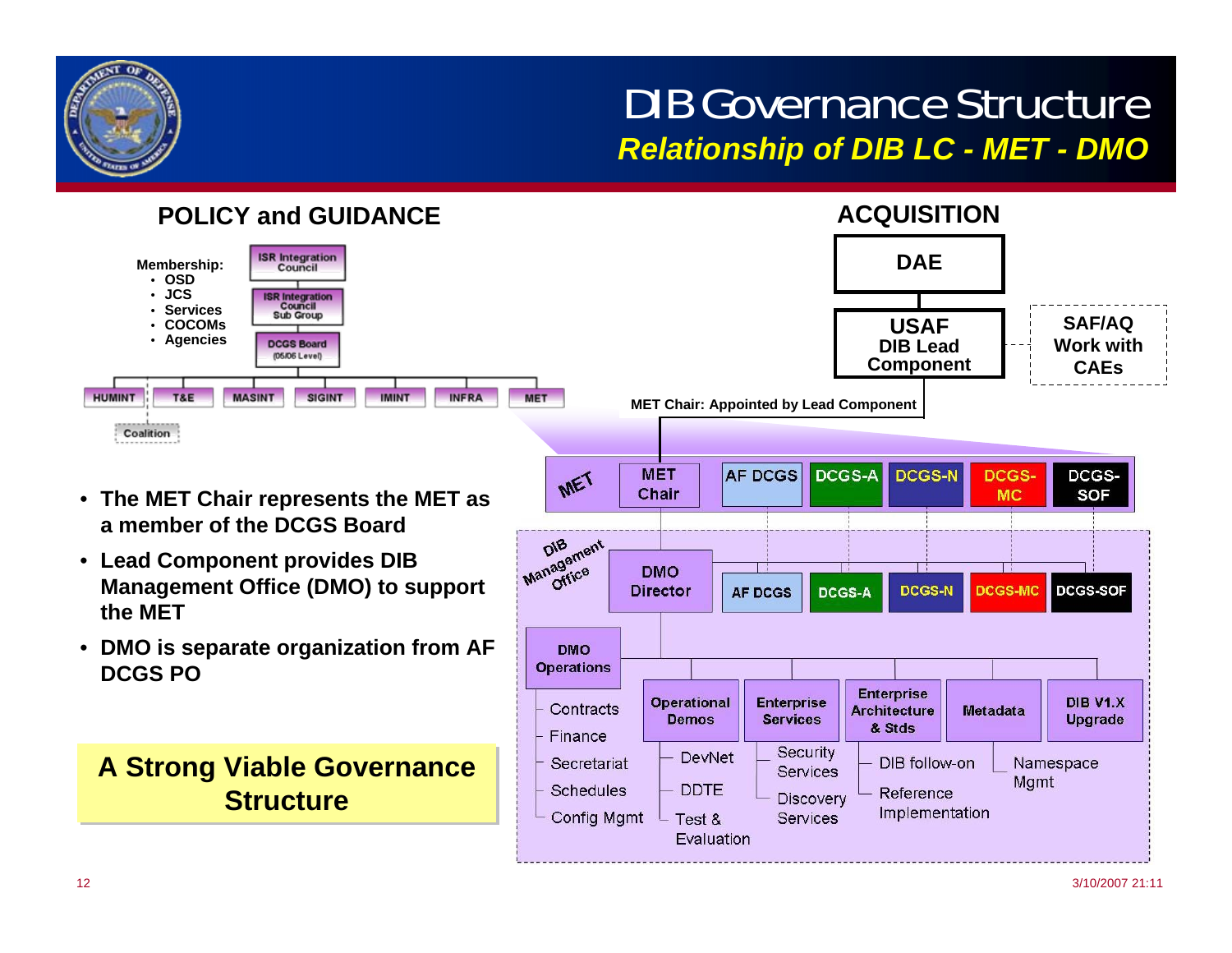



#### $\bullet$ **Migration to an ISR Enterprise is dependent on**

- –Cross Service/Agency Cooperation / Collaboration
- Coordinated Governance
- **Links of the Common** Adherence to the Data Strategy
- **OSD/JCS/COCOMs/Services/Agencies are working together as a Team**
	- **Links of the Common** We are making good progress; this is very complex
	- – Many Challenges Remain; expectation management critical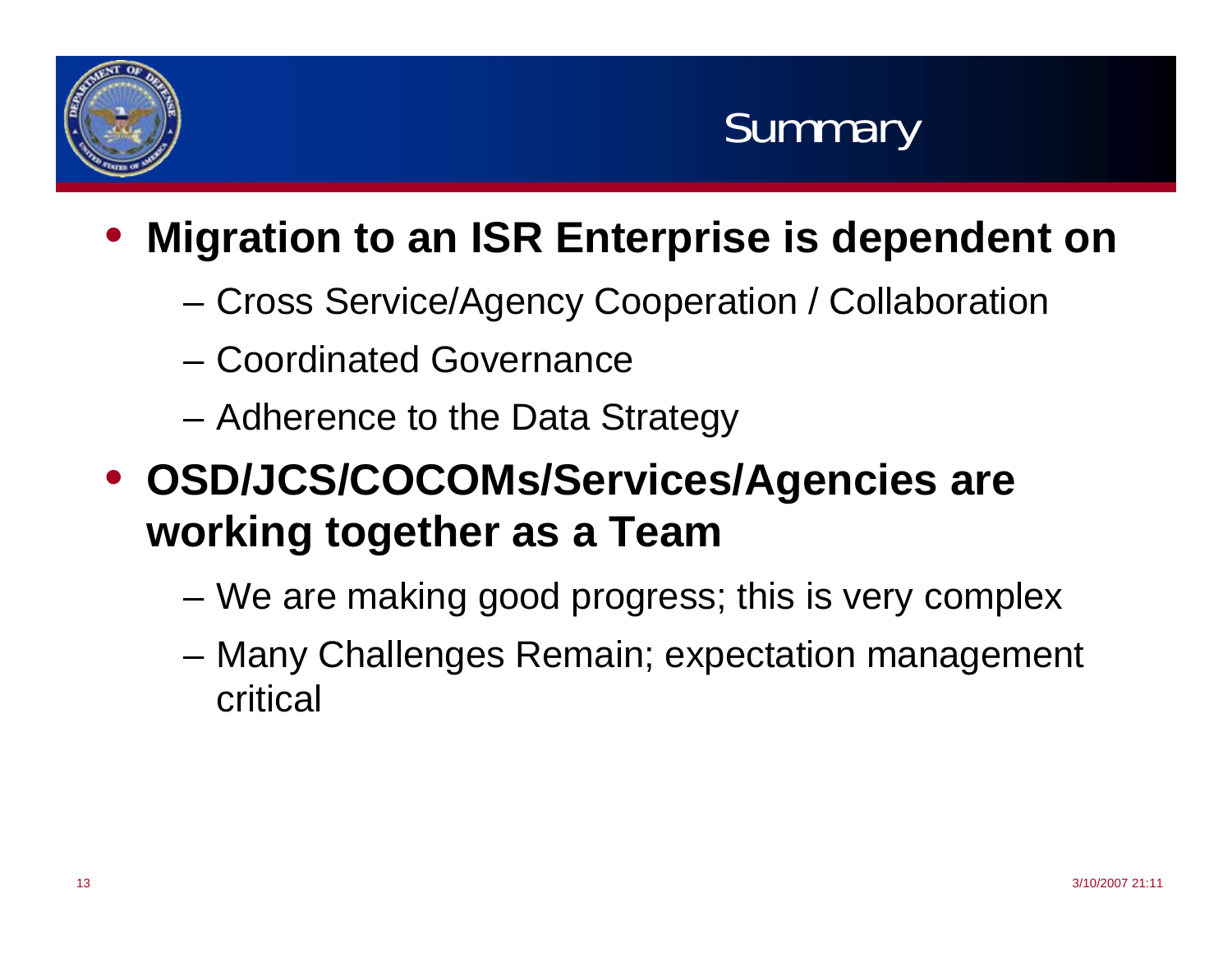### Distributed Common Ground/Surface Systems Distributed Common Ground/Surface Systems (DCGS) (DCGS)

### *Follow-Up Discussion Areas*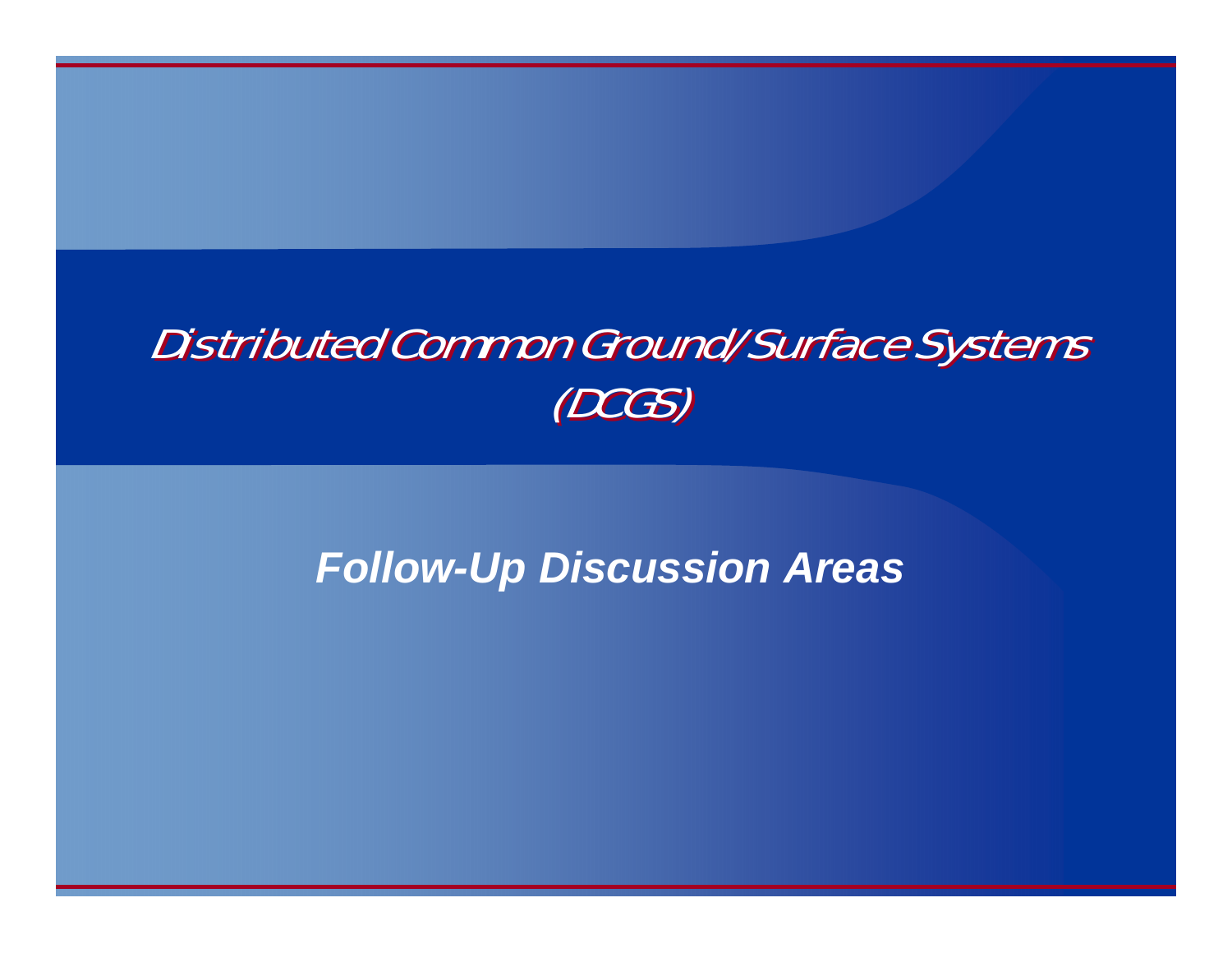

**On February 27, 2007 John Landon chaired an OIPT to review the Service and US Special Operations Command DCGS programs**

- • **Results:**
	- **OIPT endorsed Air Force designation as Lead Component for DIB development and management**
		- Implementation Plan to formalize the authorities, responsibilities and processes to manage, develop and sustain the DIB
	- **OIPT recommended the following ACAT Level designations:** 
		- ACAT IA for AF-DCGS, DCGS-A and DCGS-N programs
		- ACAT III for the DCGS-MC and DCGS-SOF programs
	- **Services and USSOCOM may adjust their programs prior to making a final determination on the ACAT level**
	- **Final ACAT decision expected with 30 days**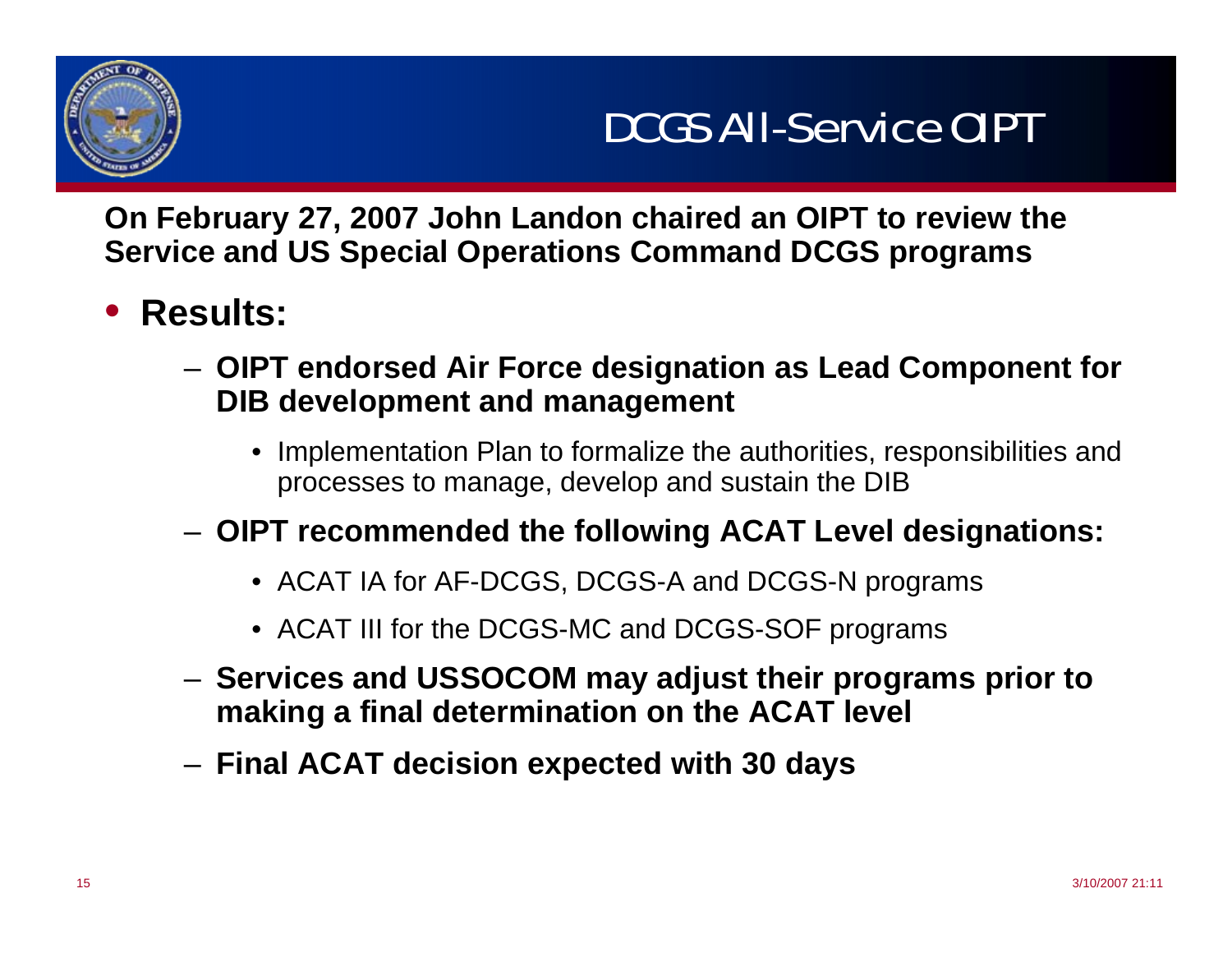

DCGS Way Ahead Guidance & Documentation

- **DCGS Vision**
- **DCGS Roadmap** 
	- Ch 8 of ISR Integration Roadmap
- **DCGS Joint Capability Document (JCD)**

Replaces the current DCGS MA-ICD

- **DCGS "To Be" CONOPS**
- **Service/Agency JCIDS Products**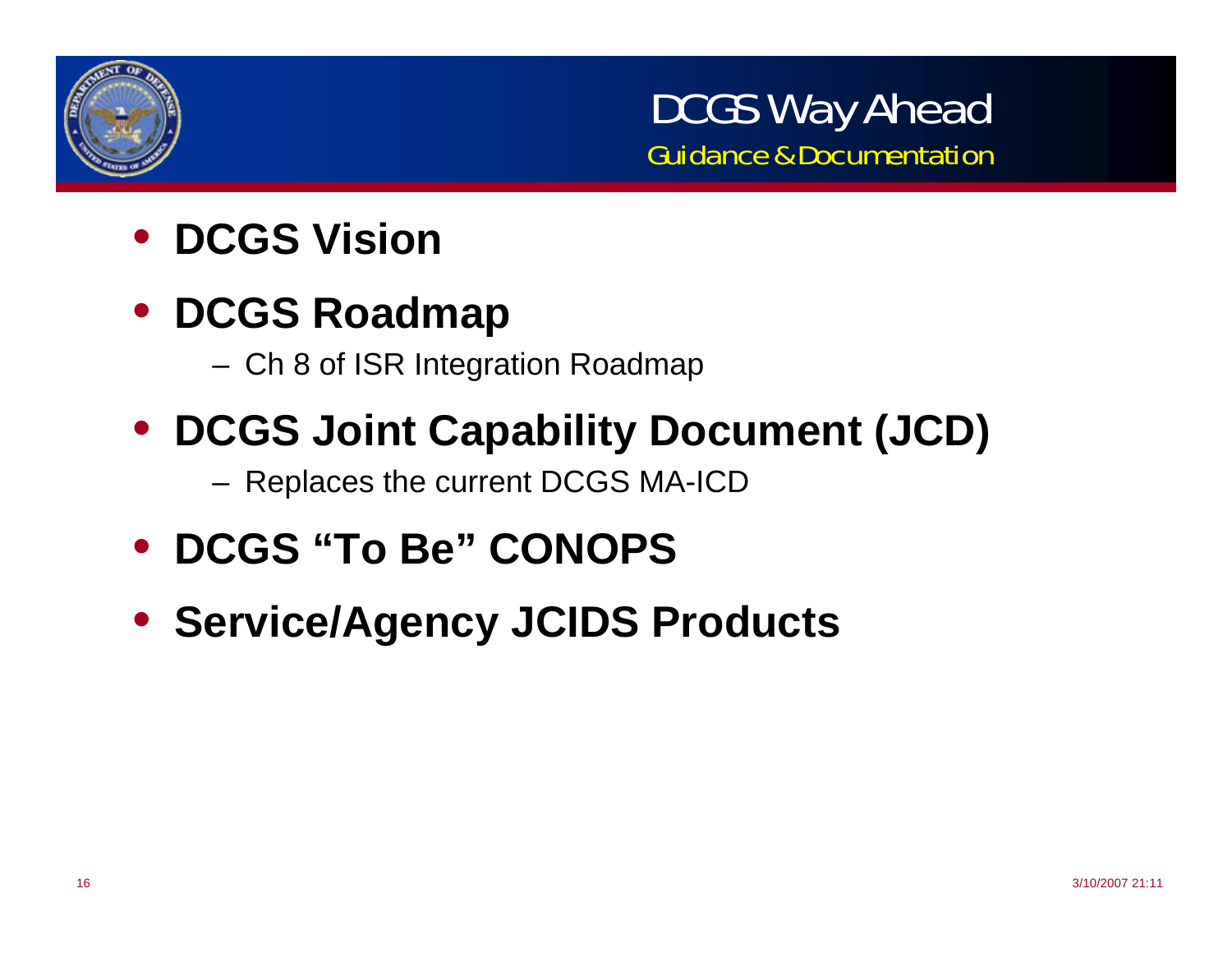

- • **How to maximize interoperability and utility of DCGS Data / Information provided to the Warfighter**
- • **How to Manage and Govern an Enterprise**
	- Beyond DIB Management
- **What is the right approach for migrating to a product independent SOA**
	- Pilot demonstrating the DCGS-A Interface Specification Approach to Joint DCGS Interoperability
	- Leveraging ongoing efforts with NCES, JIOC-IT, DoDIIS
- **How to test / demonstrate DCGS Interoperability in a Net-Centric Environment**
	- Distributed Development & Test Enterprise (DDTE) Implementation Plan Approved
	- DDTE Management Plan in Coordination
- **What is the right approach to sharing information with Coalition Partners**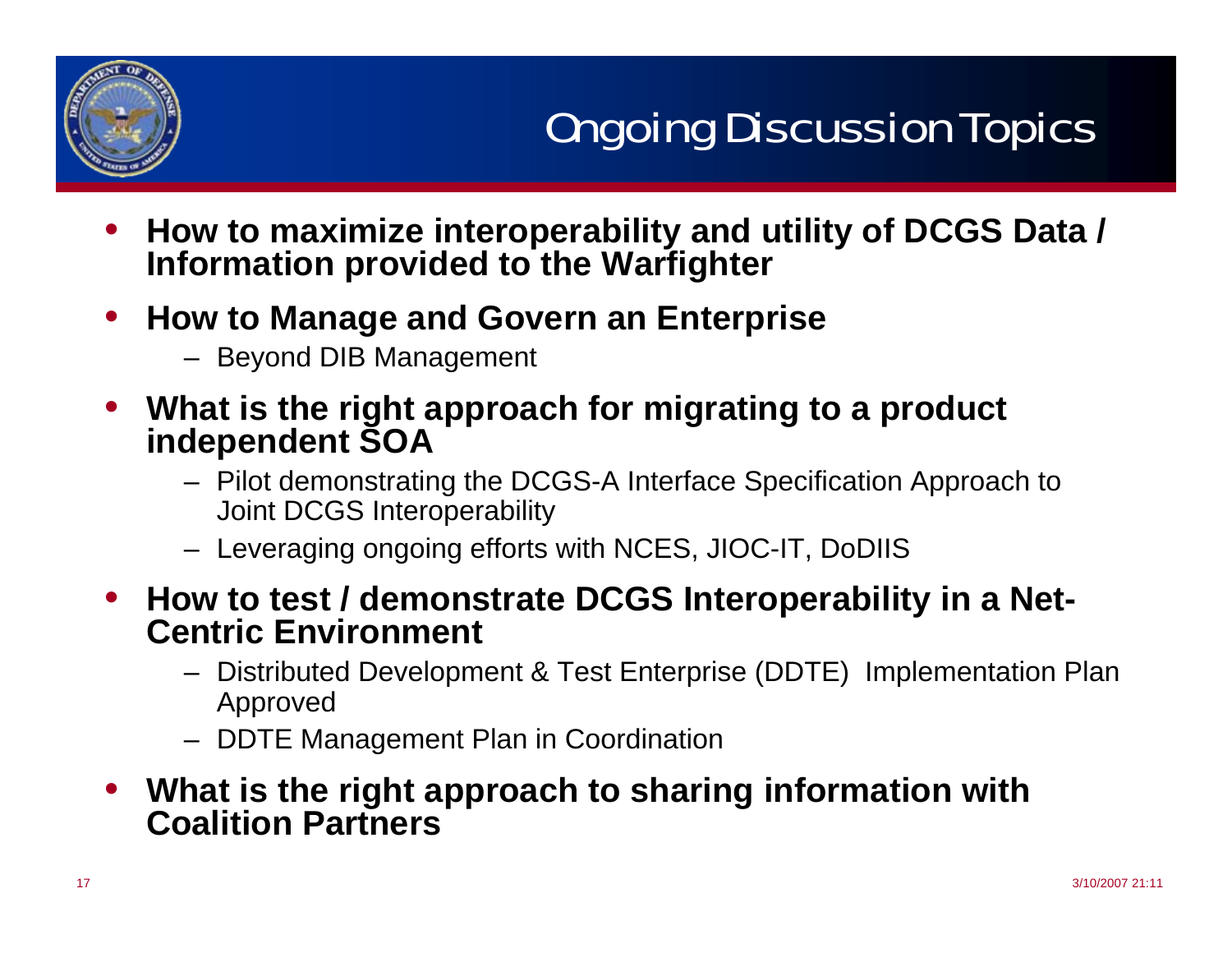### Distributed Development & Test Distributed Development & Test Enterprise (DDTE) Enterprise (DDTE)

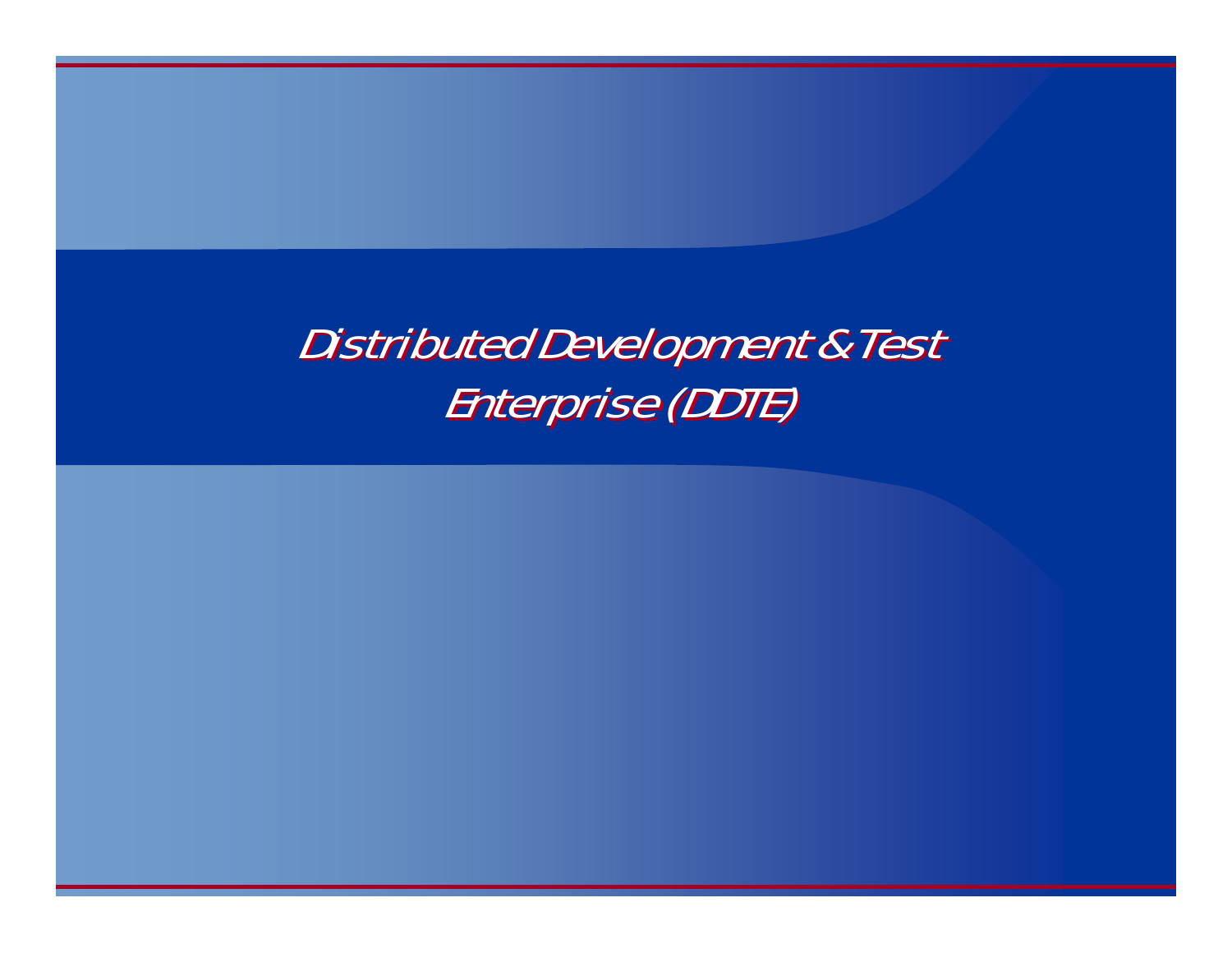

# Distributed Development & Test Enterprise (DDTE) Governance

- • **DCGS T&E Integrated Product Team**
	- **Manage DDTE Activities**
		- • Annual review & update the DDTE Implementation & Management Plans
		- •Event Schedule
		- •Identify Funding Line Issues/Recommendations
		- • Coordinate T&E Activities with OUSD(I) & Multi-Service Execution Team (MET)
	- **Ensure DDTE Remains Compliant with the OSD T&E Road Map & other DoD, Acquisition, Technology & Logisitics (AT&L), & Joint Staff Policy**
	- **Report Issues to the DCGS Board (O6 Level)**